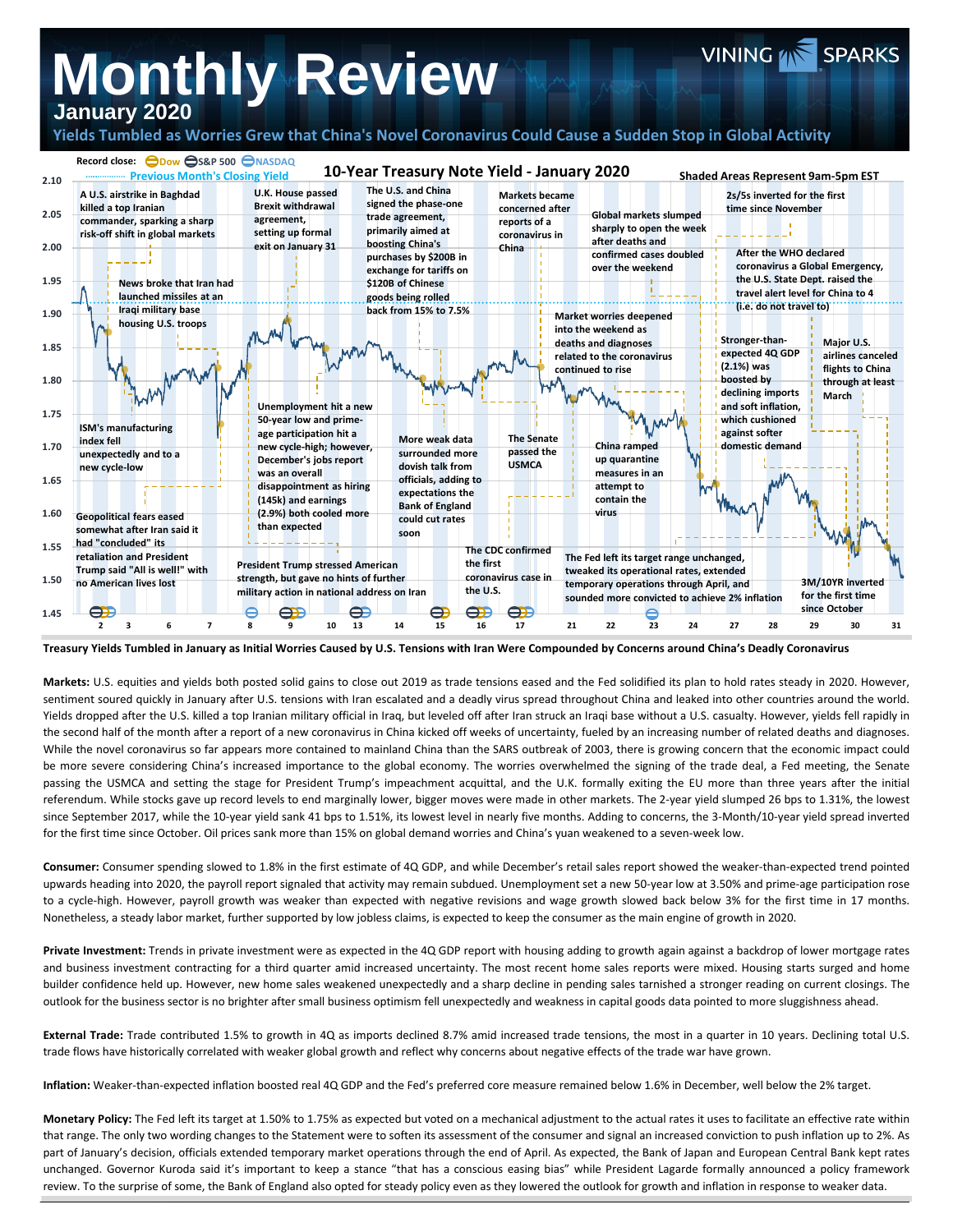## **Monthly Review January 2020**

**Yields Tumbled as Worries Grew that China's Novel Coronavirus Could Cause a Sudden Stop in Global Activity**





VINING **WE** SPARKS

**1-31-15 1-31-16 1-31-17 1-31-18 1-31-19 1-31-20**